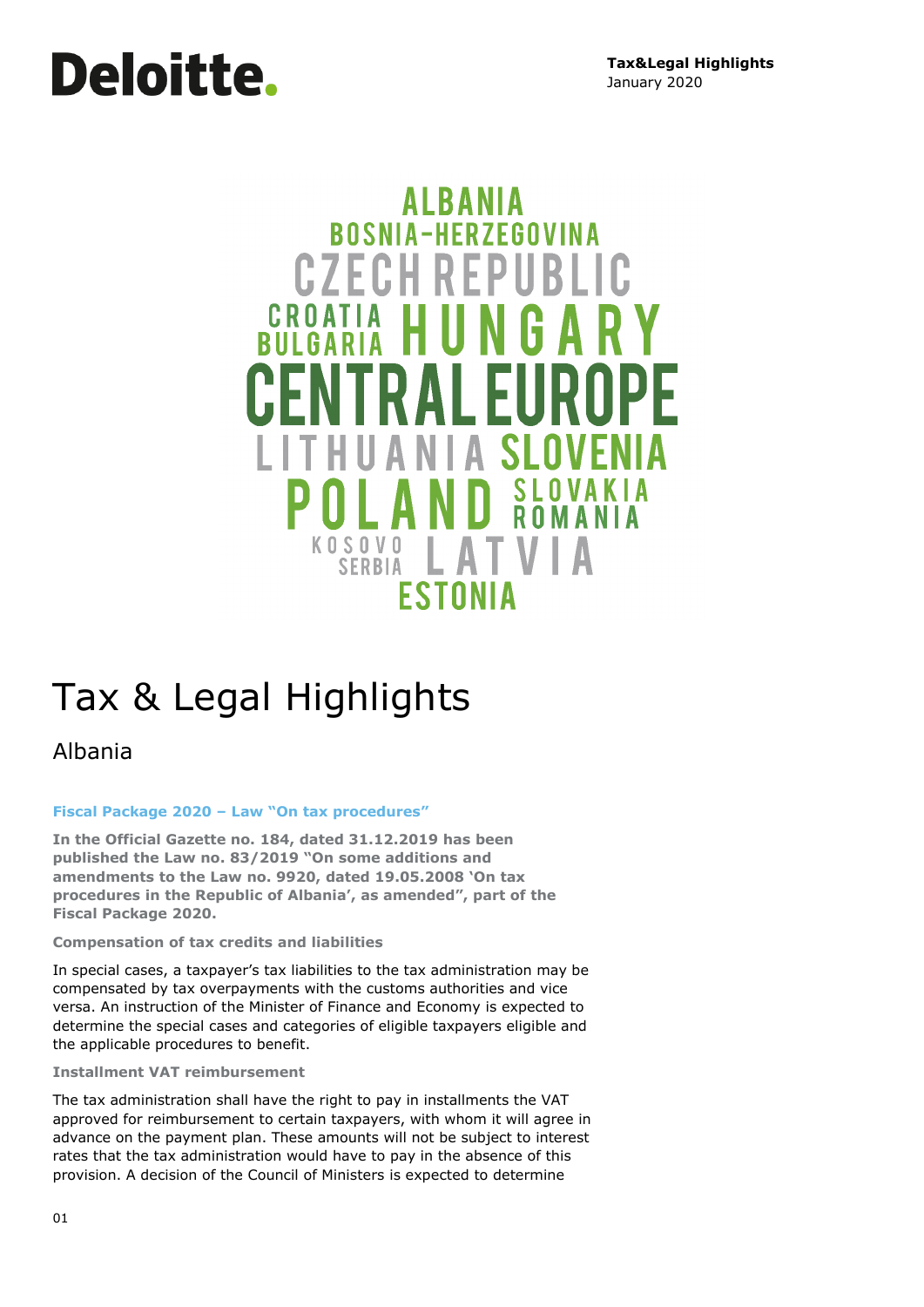the cases when this provision will be applied and the criteria and procedures for its implementation.

**On-site verifications without prior notice**

The tax administration shall have the right to conduct on-site verifications for the timely detection of violations without prior notice to the taxpayer. These verifications may consist in controls regarding:

- registration of taxable persons,
- use of fiscal devices.
- documentation of goods in storage, use and transport,
- documentation of the transactions of sale of goods or services,
- issuance of tax invoices,
- registration of employees, etc.

#### **Forced collection of unpaid tax liabilities**

Forced collection of unpaid liabilities will be carried out by special responsible directories that will be under the structure of the General Tax Directorate. Following, an instruction of the Minister of Finance and Economy is expected to determine certain amendments regarding the order of blocking the taxpayer's bank accounts in accordance with the requests that the tax administration sends to commercial banks as well as on the security charges of the tax liabilities in favor of the tax administration. In addition, a joint instruction of the Minister of Justice and the Minister of Finance and Economy is expected to determine new procedures regarding the confiscated assets of the taxpayers.

#### **Declaration of the tax liability as uncollectible**

The Regional Tax Directorates and the General Tax Directorate shall set up special commissions for the assessment of tax liabilities as uncollectible. An instruction of the Minister of Finance and Economy is expected to determine the functioning of these commissions.

Based on the decisions made by these commissions, declaration of tax liabilities as uncollectible shall be made respectively by order of:

- The Regional Tax Director for amounts up to 1 million ALL,
- The General Tax Director for amounts between 1 and 5 million ALL,
- The Minister of Finance and Economy for amounts over 5 million ALL.

#### **Self-employed natural persons**

Until now, if persons over 16 years old were identified as undeclared following an on-site inspection at the place of activity of the self-employed natural person, the taxpayer had to prove within 5 calendar days that such persons were unpaid family members or legally living with the selfemployed person, within the meaning of the Civil Code. Now, the tax administration will be responsible to verify in the e-Albania portal through the family certificate of the self-employed person, whether or not the person evidenced at the place of activity fulfills the conditions to be considered as an unpaid family member or cohabitant within the meaning of the Civil Code.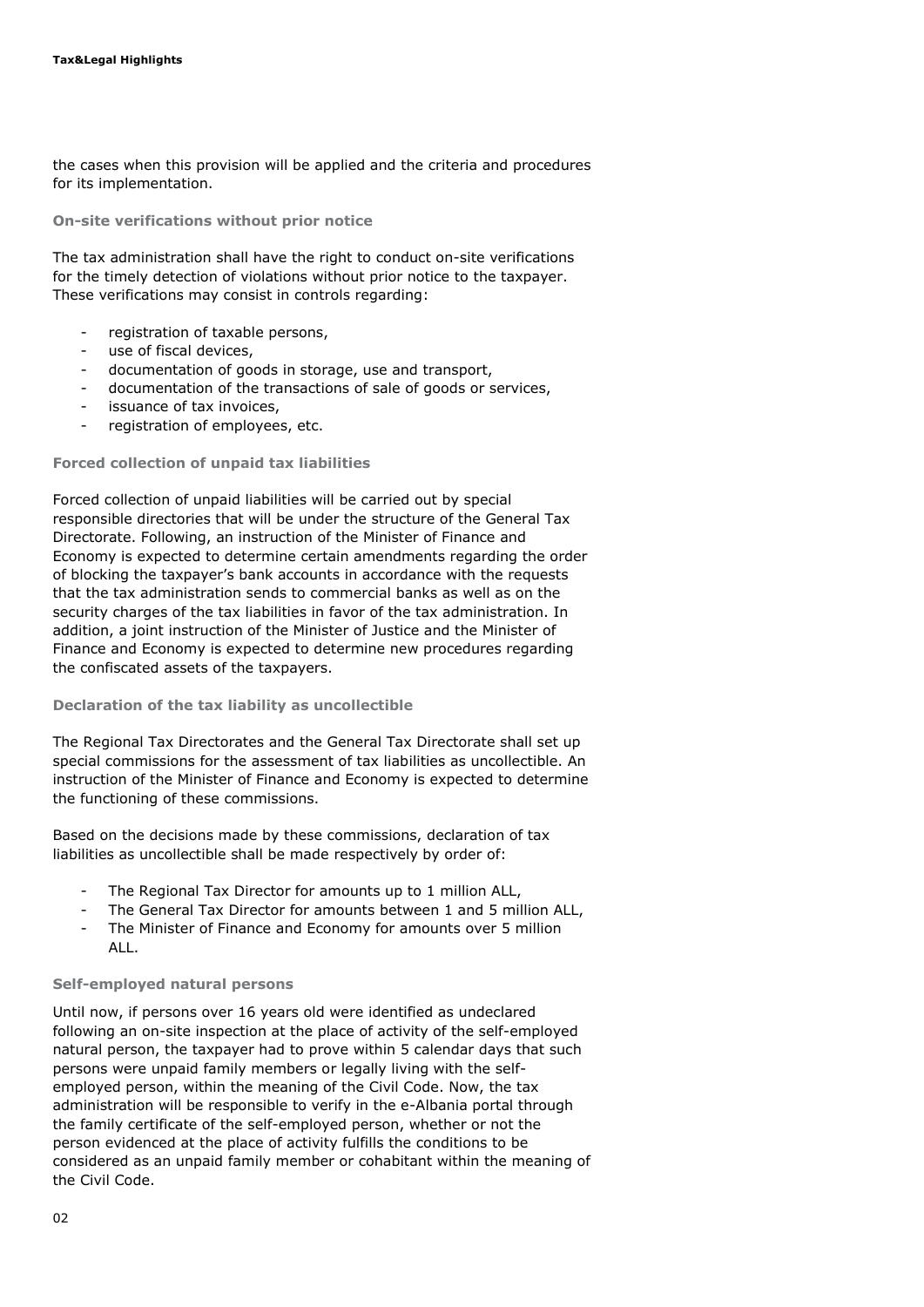#### **Fiscal Package 2020 – Law "On income tax"**

**In the Official Gazette no. 184, dated 31.12.2019 has been published the Law no. 84/2019, "On some additions and amendments to the Law no. 8438, dated 28.12.1998 'On income tax', as amended", part of Fiscal Package 2020.** 

**Tax incentives and reliefs**

5% corporate income tax for the automotive industry - The automotive industry is expected to be stimulated by the decreasing corporate income tax rate from 15% to 5%. A decision of the Council of Ministers is expected to set out the activities, procedures and criteria to benefit from the implementation of the 5% reduced rate.

New rule for carrying forward of fiscal losses - For taxpayers investing in business projects worth more than ALL 1 billion, the tax loss carry forward period is extended from 3 to 5 years, on basis of the principle that earlier losses are covered first. An instruction of the Minister of Finance and Economy is expected to set out the criteria and procedures for applying this rule.

Sportive sponsorships - Another incentive is provided for companies with a taxable profit more than ALL 100 million for sponsorships of sports teams activities, part of sports federations recognized by the relevant legislation. Currently, these types of sponsorships are recognized as deductible expenses up to 3% of pre-tax profit. Following this amendment, for the purpose of calculating the corporate income tax, qualifying companies may consider as deductible the triple of the value of sponsorships, recognized within the above limit. If any part thereof remains non-deductible, it will not be allowed to be carried over and deducted in the next periods. In order to benefit from this incentive, qualifying companies must follow special procedures to obtain the "sponsorship authorization" from the General Tax Director, which are expected to be set out by an instruction of the Minister of Finance and Economy.

Representative expenses for exporters – For exporters who have realized more than 70% of their revenue from exports in the last 3 years (excluding manufacturers working under inward processing models), the extent of recognition as deductible expenses of representation costs abroad (for participation and presentation in international fairs or exhibitions) increases from 0.3% to 3% of the annual turnover.

#### **Change of ownership**

The Fiscal Package 2019 introduced new rules around the payment of tax on "deemed profits" by a legal entity subject of a direct or indirect change of ownership of its capital or voting rights. These rules charge a tax liability to the legal entity subject to the change of ownership when certain conditions are met, even though that person is not a participant in the transaction and does not realize any capital gain from this transaction. These rules provide the obligation to notify the tax authorities for the legal entity subject of the change in ownership, as well as penalties for failure to notify.

The Fiscal Package 2020 introduced a clarification around this provision. Specifically, it provides that the above rules shall not apply where the change of ownership is subject to the provisions of ratified agreements in force for the avoidance of double taxation.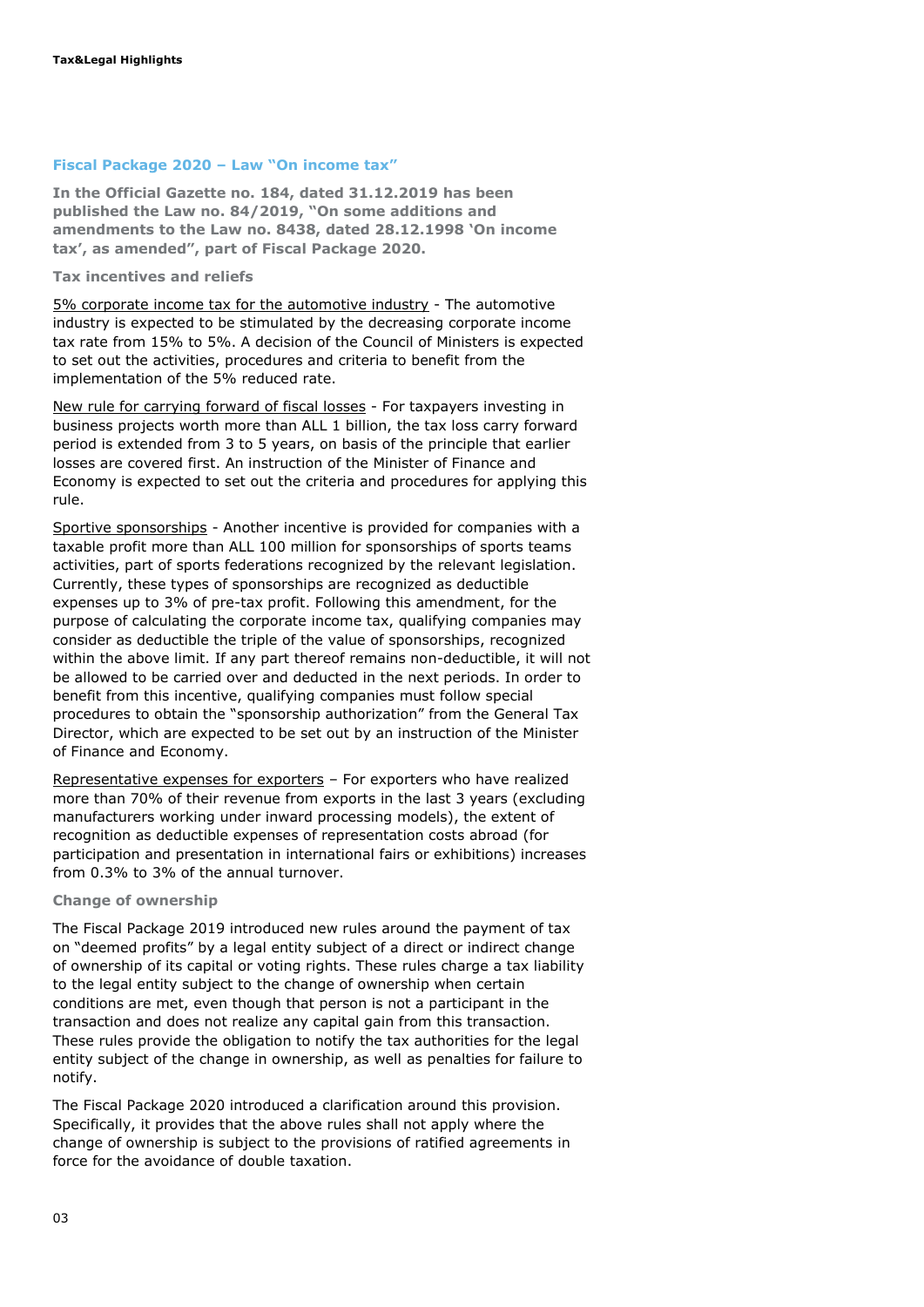**Tax on salary earnings from more than one source**

All individuals employed by more than one employer will be required to file an annual income declaration, regardless of whether the total amount of their earnings during the year will not exceed ALL 2 million (threshold for the obligatory filing of the annual income declaration). In the annual income declaration, these individuals shall declare in a single amount respectively (1) the total annual income received from employment, (2) the total annual personal income tax liability calculated by them each month of the year, as well as (3) the total annual personal income tax withheld by the employer for each month of the year. Where appropriate, these individuals will have to pay the difference between amounts (2) and (3) above.

**Donating properties/ownership split between family members**

The transfer of ownership rights over a building and/or land through donation or waiving of the property rights will be exempt from personal income tax, when such transfer occurs between family members (thus, between the spouses and children) and only once towards a beneficiary.

#### **Fiscal Package 2020 – Law "On value added tax"**

**In the Official Gazette no. 184, dated 31.12.2019 has been published the Law no. 85/2019 "On some additions and amendments to the Law no. 92/2014 'On value added tax', as amended", part of Fiscal Package 2020.** 

**Reduced VAT rates and exemptions from VAT**

VAT exemptions for the reconstruction process - Due to the situation created by the earthquakes in Albania, some new tax incentives have been introduced to the Law on VAT, in addition to the approved incentives that entered into force during December 2019 for the same reason. Specifically, the following supplies shall be treated as exempted from VAT:

- construction services supplied by constructors duly authorized by the General Tax Director, within the reconstruction program for cases of proclamation of "state of natural disaster" and during the reconstruction period;
- services and goods supplied towards authorized constructors and used by them for the purposes of reconstruction processes specified above;
- materials, equipment, prefabricated buildings, imported for this purpose by state bodies, charities and philanthropic organizations in cases of "state of natural disasters", within the reconstruction program.

Reduced rate for electric vehicles - Fiscal Package 2019 presented the reduced VAT rate of 6% for the supply of electric engine buses with  $9 + 1$  or more seats, as public passenger transport vehicles. This rate was projected to rise to 10% from 01.01.2022.

Fiscal Package 2020 fixes the reduced rate at 6%, without predicting further growth. Whereas, the supply of new vehicles, with zero-km electric engine not previously registered in any other country is entirely exempt from VAT.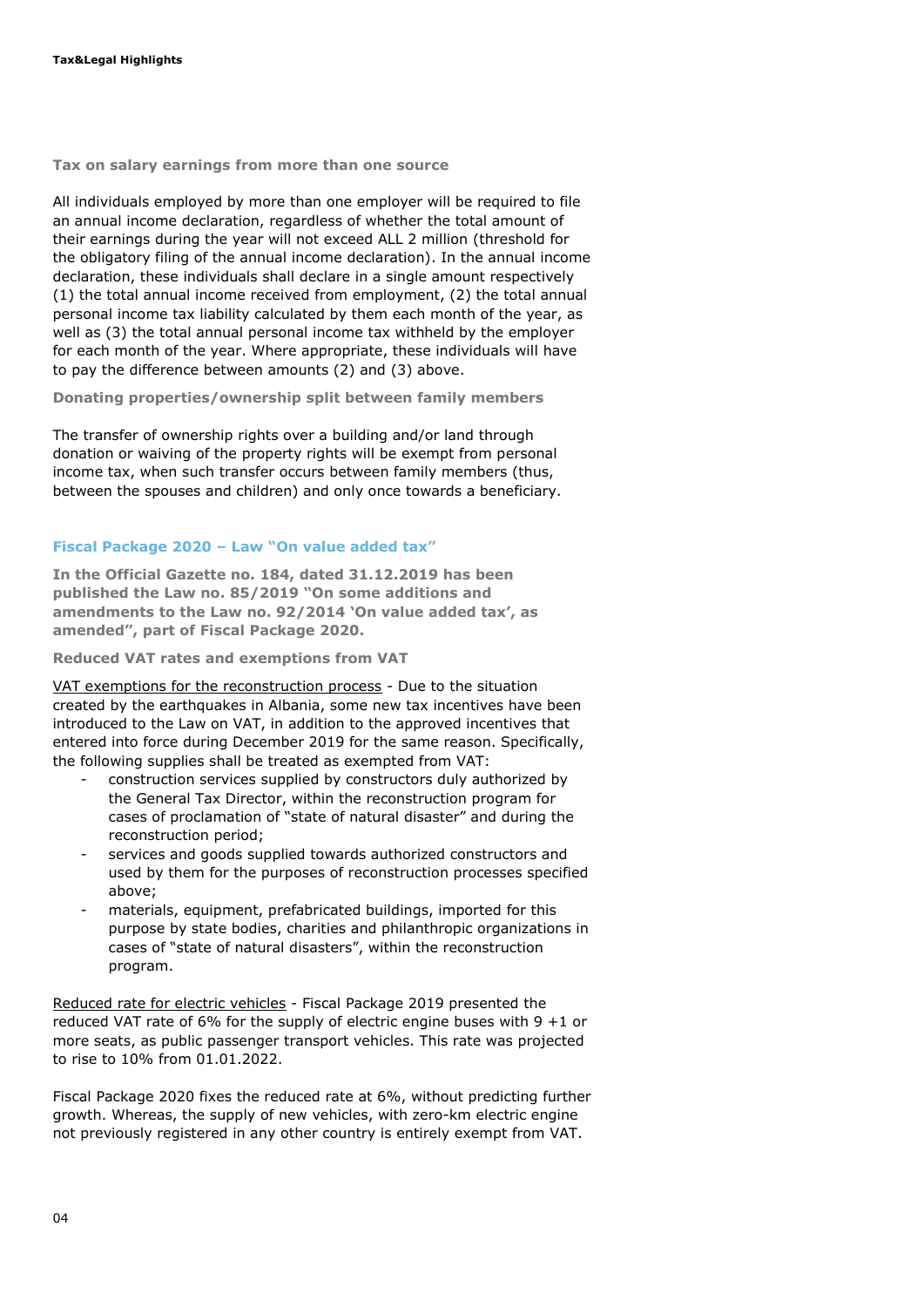**New deadline on issuing the self-invoice (reverse-charge)**

In case of receiving services from foreign suppliers, for which the "place of supply" is considered to be in Albania, the recipient of the service must issue a self-invoice for the reverse charge of VAT within the  $10<sup>th</sup>$  day of the following month. Until now, the deadline for this purpose was the 14th of the following month.

#### **Fiscal Package 2020 – Law "On national taxes"**

**In the Official Gazette no. 184, dated 31.12.2019 has been published the Law no. 86/2019 "On some additions and amendments to the Law no. 9975, dated 28.07.2008 'On national taxes', as amended". The main amendments introduced by this law are presented herein below.**

**Exemption from the annual vehicle tax for persons with disabilities**

The obligation to pay the annual tax on used vehicles shall not apply to vehicles of up to 4+1 seats and cylinders of not more than 2,500 cubic, when these vehicles are possessed by persons with disabilities and used by them for personal needs only.

**Penalties for the delay in payment of the annual vehicle tax**

Penalty for late payment of annual tax on used vehicles shall be 0.06% of the unpaid liability for each day of delay up to a maximum period of 365 calendar days, as provided in the "Law on Tax Procedures". Previously, the penalty was calculated as 5% of the unpaid liability for each month of delay up to a maximum of 25% for each year.

**New determinations around the value of luxury cars**

The value of vehicles classified as "luxury" shall be considered to be reduced annually by 10% of the residual value. In the case of the sale of the vehicle, the sale value shall not be less than the depreciated residual value as above.

#### **Revaluation of immovable property**

**In the Official Gazette no. 182 dated 30.12.2019 has been published the law no. 90/2019 "On revaluation of immovable property". Upon entry into force of this law, all individuals and legal entities who own immovable properties, as well as those who own immovable property in registration process shall be entitled to reevaluate their property at market value until September 30th, 2020.** 

#### **Revaluation by individuals**

Individuals may reevaluate their immovable property at the market value of the property based on an expert act issued by a licensed expert. The market value in this case, however, cannot be less than minimal fiscal prices. Otherwise, the revaluation will be carried out by the State Cadaster Agency at the minimum fiscal prices. The tax that individuals will pay for registering this revaluation is 3% of the difference between the revalued amount as above and the value of property of the previously registered act or the previously revaluated value (for which tax has been paid earlier). The